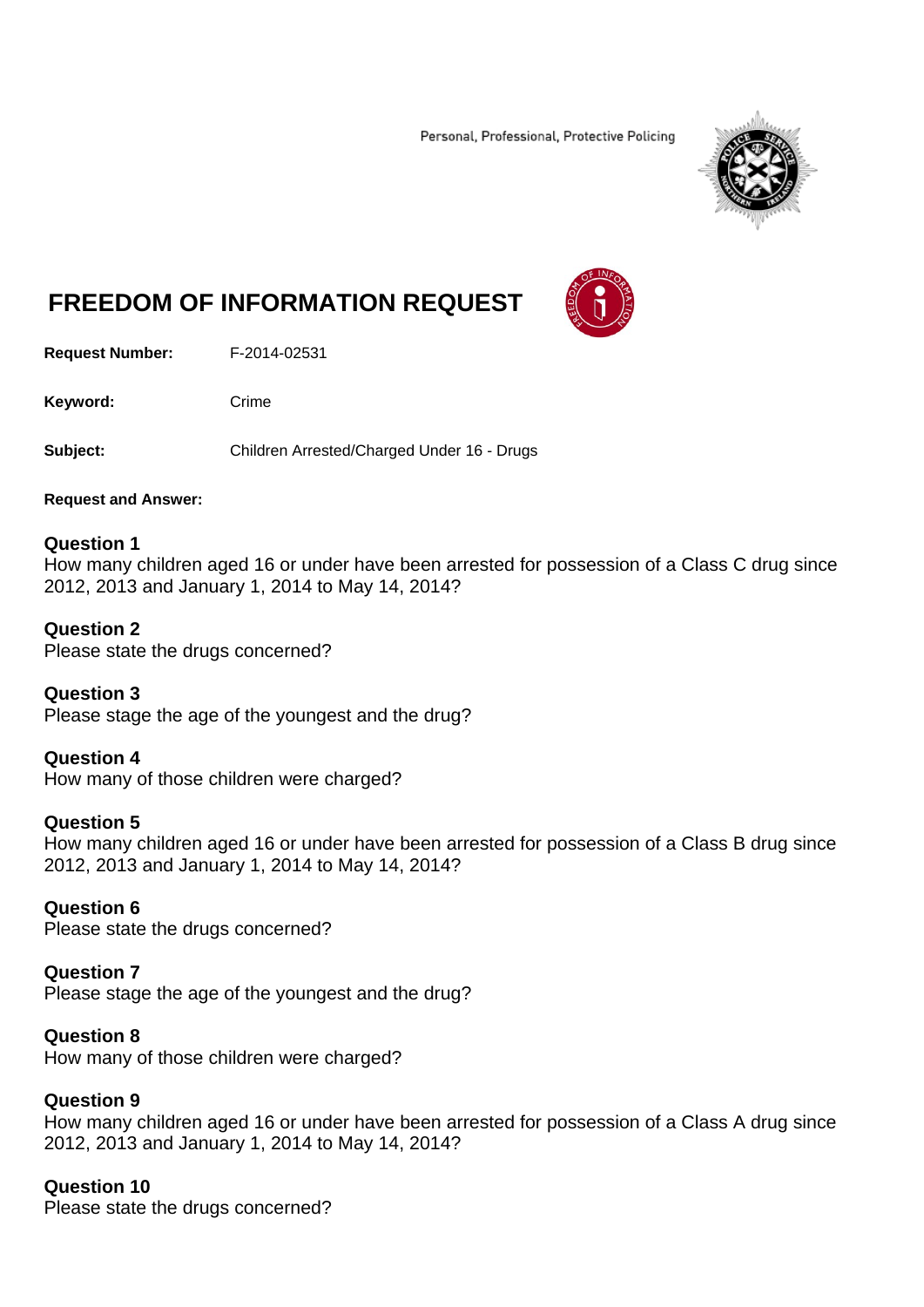# **Question 11**

Please stage the age of the youngest and the drug?

## **Question 12**

How many of those children were charged?

## **Answers 1- 12**

This is to inform you that the Police Service of Northern Ireland has now completed its search for the information you requested. The decision has been taken to disclose the located information to you in full.

Please find the responses to your questions in the tables provided at the end of this response.

**Please note the records were extracted in such a way as to fit the structure of the questions. In that respect, the custody number, year of arrest and offence type were used to identify distinct cases. The offences considered were exclusively those of possession of a controlled drug.** 

**The list of drugs involved (Questions 2, 6, 10) was extracted from the property information on Niche. This is a direct link to the Occurrence Number and not the Custody Number, and as such, all the drugs listed will not necessarily be attributable to the arrested party, as more than one arrest may have been logged under one Occurrence Number, and all property seized and logged under that incident. Specifying the exact drugs that were seized from the arrested parties listed in the tables would require the manual sifting of over 200 records, and would consequently come over the FOI cost of 18 hours.** 

If you have any queries regarding your request or the decision please do not hesitate to contact me on 028 9070 0164. When contacting the Freedom of Information Team, please quote the reference number listed at the beginning of this letter.

If you are dissatisfied in any way with the handling of your request, you have the right to request a review. You should do this as soon as possible, or in any case within two months of the date of issue of this letter. In the event that you require a review to be undertaken, you can do so by writing to the Head of Freedom of Information, PSNI Headquarters, 65 Knock Road, Belfast, BT5 6LE or by emailing foi@psni.pnn.police.uk.

If following an internal review, carried out by an independent decision maker, you were to remain dissatisfied in any way with the handling of the request you may make a complaint, under Section 50 of the Freedom of Information Act, to the Information Commissioner's Office and ask that they investigate whether the PSNI has complied with the terms of the Freedom of Information Act. You can write to the Information Commissioner at Information Commissioner's Office, Wycliffe House, Water Lane, Wilmslow, Cheshire, SK9 5AF. In most circumstances the Information Commissioner will not investigate a complaint unless an internal review procedure has been carried out, however the Commissioner has the option to investigate the matter at his discretion.

Please be advised that PSNI replies under Freedom of Information may be released into the public domain via our website @ www.psni.police.uk

Personal details in respect of your request have, where applicable, been removed to protect confidentiality.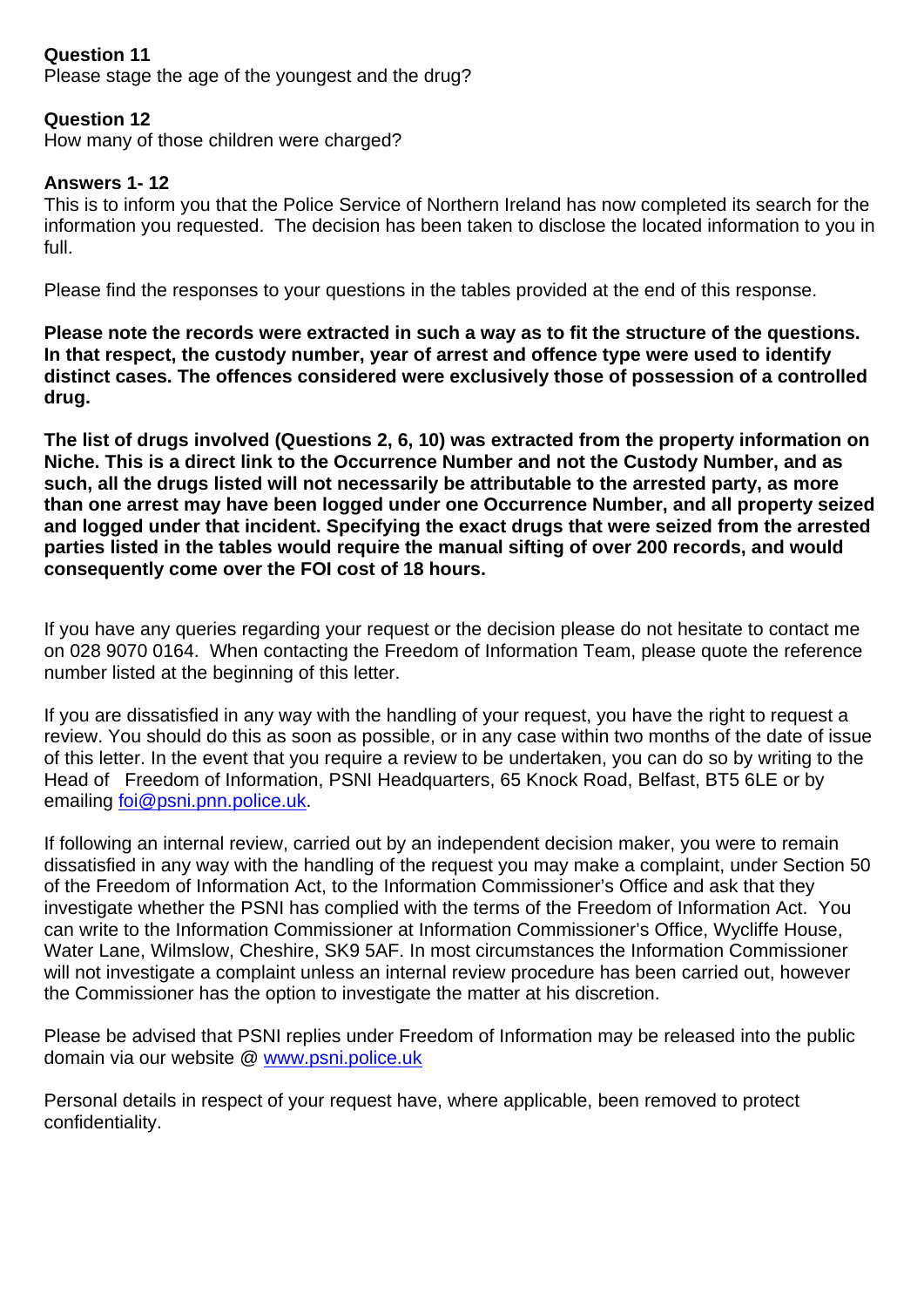#### Number of Persons Aged 16 or Under Arrested for Possession of a Controlled Drug in 2012, 2013 and 2014<sup>1,2,3</sup>

|                                                                 | <b>Number of Persons</b><br><b>Arrested for</b><br><b>Possession of a Class</b><br><b>A Controlled Drug</b> | <b>Number of Persons</b><br><b>Arrested for</b><br>Possession of a Class<br><b>B Controlled Drug</b> | <b>Number of Persons</b><br><b>Arrested for</b><br><b>Possession of a Class</b><br><b>CControlled Drug</b> |
|-----------------------------------------------------------------|-------------------------------------------------------------------------------------------------------------|------------------------------------------------------------------------------------------------------|------------------------------------------------------------------------------------------------------------|
| $1st$ January 2012 – 31 $st$ December 2012                      |                                                                                                             |                                                                                                      | 16                                                                                                         |
| $1st$ January 2013 – 31 $st$ December 2013                      |                                                                                                             |                                                                                                      |                                                                                                            |
| $1^{\rm st}$ January 2014 – $14^{\rm th}$ May 2014 <sup>*</sup> |                                                                                                             |                                                                                                      |                                                                                                            |

Source: PSNI Statistics Branch

 $^1$ Please note: This information is based on data extracted from a live system and may be subject to change. It is dependent on the information having been input into the system in such a way as to identify those records that are relevant.

 $^2$ Data from 1 $^{\rm st}$  April 2014 to 14 $^{\rm th}$  May 2014 is provisional and subject to change.

 $^{\text{3}}$ The figures in each year and classification category will not add up as one individual may have been arrested at different ages in different years and for possession of substances from different classes.

 $\;\;\tilde{}\;$ Note: one arrest of a person aged 16 or under was made in 2014 for 'Possession of a Controlled Drug' without any specific details regarding the substance classification. It does not appear in this table.

#### Number of Persons Charged after Being Arrested for Possession of a Controlled Drug in 2012, 2013 and 2014<sup>1,2,3</sup> **Aged 16 or Under at Time of Arrest**

|                                                          | <b>Number of Persons</b><br><b>Arrested for</b><br><b>Possession of a Class</b><br><b>A Controlled Drug</b> | <b>Number of Persons</b><br><b>Arrested for</b><br><b>Possession of a Class</b><br><b>B Controlled Drug</b> | <b>Number of Persons</b><br><b>Arrested for</b><br>Possession of a Class<br><b>C</b> Controlled Drug |
|----------------------------------------------------------|-------------------------------------------------------------------------------------------------------------|-------------------------------------------------------------------------------------------------------------|------------------------------------------------------------------------------------------------------|
| $1st$ January 2012 – 31 $st$ December 2012               |                                                                                                             |                                                                                                             |                                                                                                      |
| $1st$ January 2013 – 31 $st$ December 2013               |                                                                                                             |                                                                                                             |                                                                                                      |
| $1^{\text{st}}$ January 2014 – $14^{\text{th}}$ May 2014 |                                                                                                             |                                                                                                             |                                                                                                      |

Source: PSNI Statistics Branch

 $^1$ Please note: This information is based on data extracted from a live system and may be subject to change. It is dependent on the information having been input into the system in such a way as to identify those records that are relevant. In particular, ongoing investigations and prosecutions may lead to further charges being delivered in the future.

 $^{2}$ Data from 1<sup>st</sup> April 2014 to 14<sup>th</sup> May 2014 is provisional and subject to change.

 $^{\rm 3}$ The figures in each year and classification category will not add up as one individual may have been arrested at different ages in different years and for possession of substances from different classes.

## Age of the Youngest Person Arrested for Possession of a Controlled Drug in 2012, 2013 and 2014<sup>1,2,3</sup>

|                                                          | <b>CONSIGNATION</b> |                                        | <b>CERSES</b> |                         | <b>GERSTE</b> |                                |
|----------------------------------------------------------|---------------------|----------------------------------------|---------------|-------------------------|---------------|--------------------------------|
|                                                          | ARE                 | Drug<br>Involved                       | <b>LYSS</b>   | DIUE<br><b>Involved</b> | WKS           | <b>Drug</b><br><b>Involved</b> |
| $1st$ January 2012 – 31 $st$ December 2012               | 13                  | Suspected<br>Class A<br><b>Tablets</b> | -13           | Cannabis                | 13            | Diazepam                       |
| $1st$ January 2013 – 31 $st$ December 2013               | 13                  | Cocaine                                | -13           | Cannabis                | 13            | Diazepam                       |
| $1^{\text{st}}$ January 2014 – $14^{\text{th}}$ May 2014 | 13                  | Cocaine                                | 13            | Cannabis                | 15            | Pregabalin                     |

Source: PSNI Statistics Branch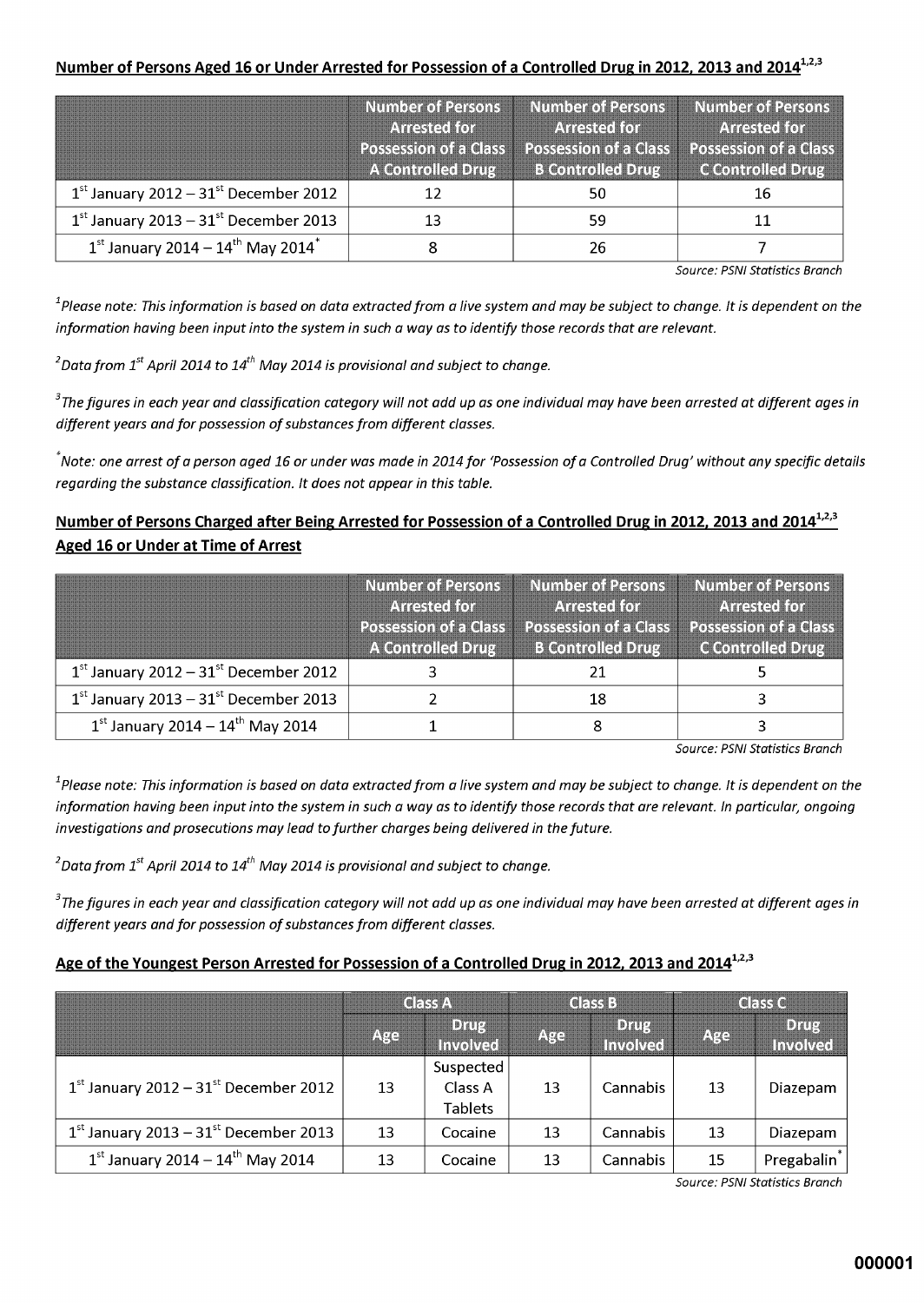$^{1}$ Please note: This information is based on data extracted from a live system and may be subject to change. It is dependent on the information having been input into the system in such a way as to identify those records that are relevant.

 $^{2}$ Data from 1<sup>st</sup> April 2014 to 14<sup>th</sup> May 2014 is provisional and subject to change.

 $^{\rm 3}$ The figures in each year and classification category will not add up as one individual may have been arrested at different ages in different years and for possession of substances from different classes.

 $\;\mathring{~}$ Pregabalin is a Prescription Only Medicine and as such does not fall within a specification class. The arrest at the time was carried out on suspicion of 'Possession of a Class C Controlled Drug'.

#### List of Drugs Involved in Incidents Resulting in Persons Aged 16 or Under Being Arrested for Possession of a Controlled Drug in 2012, 2013 and 2014<sup>1,2,3,4</sup>

| <b>Year of Arrest</b> | Class                                     | Drug                                                                 |  |
|-----------------------|-------------------------------------------|----------------------------------------------------------------------|--|
|                       |                                           | Cocaine                                                              |  |
|                       | Α                                         | Ecstacy                                                              |  |
|                       |                                           | Other-Class A                                                        |  |
|                       | B                                         | Cannabis                                                             |  |
| 2014                  | C                                         | Benzodiazepines                                                      |  |
|                       |                                           | Other-Class C                                                        |  |
|                       |                                           | <b>Other Drugs</b>                                                   |  |
|                       |                                           | <b>Other Prescription</b><br>Drugs                                   |  |
|                       |                                           | Cocaine                                                              |  |
|                       | A                                         | Ecstacy                                                              |  |
|                       |                                           | Other-Class A                                                        |  |
|                       |                                           | Amphetamine                                                          |  |
|                       | В                                         | Cannabis                                                             |  |
| 2013                  |                                           | Other-Class B                                                        |  |
|                       | C                                         | Benzodiazepines                                                      |  |
|                       |                                           | Other-Class C                                                        |  |
|                       | L                                         | <b>Other Drugs</b>                                                   |  |
|                       | <b>Other Prescription</b><br><b>Drugs</b> |                                                                      |  |
|                       |                                           | Cocaine                                                              |  |
|                       | A                                         | Ecstacy                                                              |  |
| 2012                  |                                           | Methadone                                                            |  |
|                       |                                           | Other-Class A                                                        |  |
|                       |                                           | Amphetamine                                                          |  |
|                       | B                                         | Cannabis                                                             |  |
|                       |                                           | Other-Class B                                                        |  |
|                       |                                           | Benzodiazepines                                                      |  |
|                       | С                                         | Other-Class C                                                        |  |
|                       |                                           | <b>Other Drugs</b>                                                   |  |
|                       |                                           | <b>Other Prescription</b><br>Drugs<br>Source: PSNI Statistics Branch |  |

000002